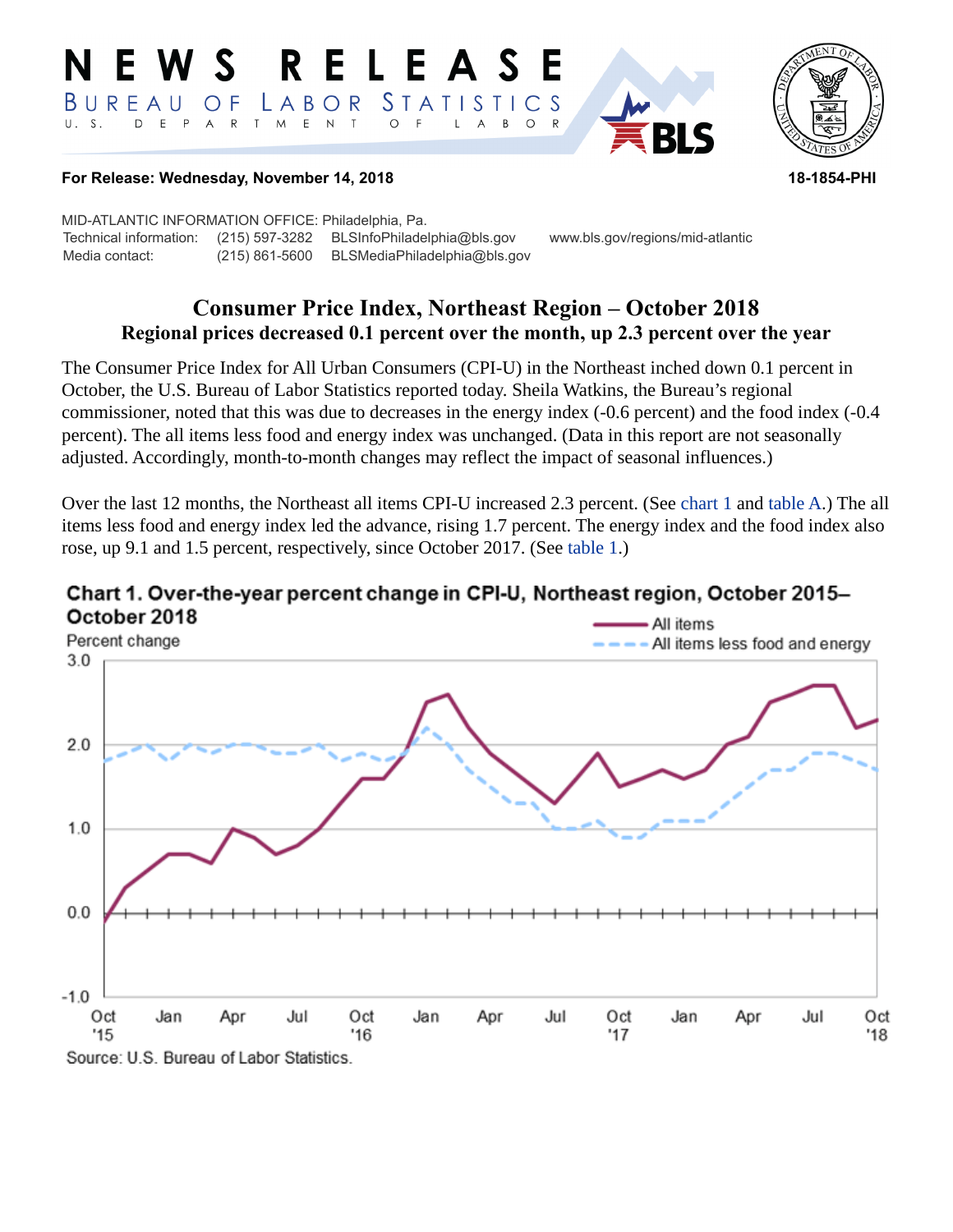# **Food**

The food index decreased 0.4 percent since September as prices for food at home declined 0.8 percent. Food away from home prices rose, inching up 0.1 percent.

From October 2017 to October 2018, the food index increased 1.5 percent. Prices for both food away from home and food at home increased over the year, up 2.7 and 0.7 percent, respectively.

# **Energy**

The energy index, which includes prices for household and transportation fuels, declined 0.6 percent in October. Gasoline prices decreased 0.8 percent since September. Prices also decreased for electricity and utility (piped) gas service, down 1.1 and 1.7 percent, respectively.

The energy index advanced 9.1 percent since October 2017. The increase reflected higher prices for gasoline, up 12.2 percent. Prices also increased over the year for electricity (4.3 percent) and utility (piped) gas service (4.0 percent).

## **All items less food and energy**

The index for all items less food and energy was unchanged over the month. Higher prices for medical care (0.3 percent) and household furnishings and operations (0.7 percent), among others, were moderated by lower prices for shelter (-0.1 percent) and recreation (-0.3 percent).

The index for all items less food and energy increased 1.7 percent since October 2017, led by higher prices for shelter, up 2.6 percent. Prices also rose over the year for medical care (1.9 percent) and education and communication (1.5 percent), but were lower for apparel (-1.4 percent), among others.

| Month         | 2014    |                 | 2015    |                 | 2016    |                 | 2017    |                 | 2018    |                 |
|---------------|---------|-----------------|---------|-----------------|---------|-----------------|---------|-----------------|---------|-----------------|
|               | 1-month | $12 -$<br>month | 1-month | $12 -$<br>month | 1-month | $12 -$<br>month | 1-month | $12 -$<br>month | 1-month | $12 -$<br>month |
|               | 0.6     | 1.5             | $-0.2$  | $-0.4$          | 0.0     | 0.7             | 0.6     | 2.5             | 0.5     | 1.6             |
|               | 0.1     | 1.0             | 0.2     | $-0.2$          | 0.2     | 0.7             | 0.3     | 2.6             | 0.4     | 1.7             |
|               | 0.5     | 1.5             | 0.3     | $-0.4$          | 0.2     | 0.6             | $-0.1$  | 2.2             | 0.1     | 2.0             |
|               | 0.0     | 1.6             | 0.1     | $-0.3$          | 0.6     | 1.0             | 0.3     | 1.9             | 0.4     | 2.1             |
| ${\sf May}\\$ | 0.4     | 2.0             | 0.4     | $-0.3$          | 0.3     | 0.9             | 0.1     | 1.7             | 0.4     | 2.5             |
|               | 0.0     | 1.9             | 0.3     | 0.0             | 0.2     | 0.7             | 0.0     | 1.5             | 0.0     | 2.6             |
|               | 0.1     | 1.8             | $-0.1$  | $-0.2$          | 0.0     | 0.8             | $-0.2$  | 1.3             | 0.0     | 2.7             |
|               | $-0.3$  | 1.3             | $-0.2$  | $-0.1$          | 0.1     | 1.0             | 0.3     | 1.6             | 0.2     | 2.7             |
|               | 0.0     | 1.2             | 0.0     | $-0.1$          | 0.2     | 1.3             | 0.5     | 1.9             | 0.1     | 2.2             |
|               | $-0.2$  | 1.4             | $-0.2$  | $-0.1$          | 0.2     | 1.6             | $-0.1$  | 1.5             | $-0.1$  | 2.3             |
|               | $-0.4$  | 0.9             | 0.0     | 0.3             | 0.0     | 1.6             | 0.0     | 1.6             |         |                 |
|               | $-0.5$  | 0.4             | $-0.4$  | 0.5             | 0.0     | 1.9             | 0.1     |                 |         |                 |

## <span id="page-1-0"></span>**Table A. Northeast region CPI-U 1-month and 12-month percent changes, all items index, not seasonally adjusted**

**The Consumer Price Index for November 2018 is scheduled to be released Wednesday, December 12, 2018, at 8:30 a.m. (ET).**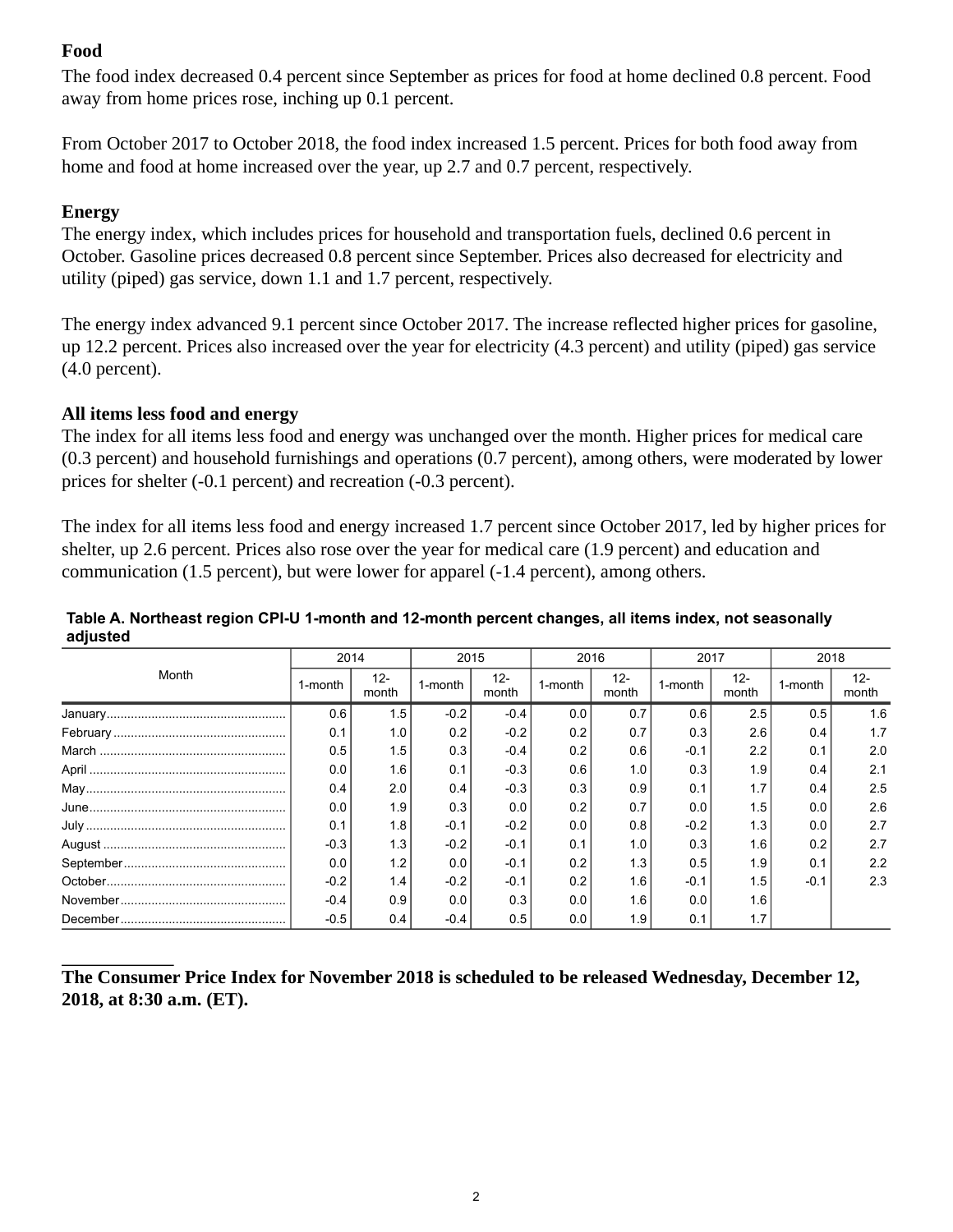# **Technical Note**

The Consumer Price Index (CPI) is a measure of the average change in prices over time in a fixed market basket of goods and services. The Bureau of Labor Statistics publishes CPIs for two population groups: (1) a CPI for All Urban Consumers (CPI-U) which covers approximately 93 percent of the total population and (2) a CPI for Urban Wage Earners and Clerical Workers (CPI-W) which covers approximately 29 percent of the total population. The CPI-U includes, in addition to wage earners and clerical workers, groups such as professional, managerial, and technical workers, the self-employed, short-term workers, the unemployed, and retirees and others not in the labor force.

The CPI is based on prices of food, clothing, shelter, and fuels, transportation fares, charges for doctors' and dentists' services, drugs, and the other goods and services that people buy for day-to-day living. Each month, prices are collected in 75 urban areas across the country from about 5,000 housing units and approximately 22,000 retail establishments--department stores, supermarkets, hospitals, filling stations, and other types of stores and service establishments. All taxes directly associated with the purchase and use of items are included in the index.

The index measures price changes from a designated reference date (1982-84) that equals 100.0. An increase of 16.5 percent, for example, is shown as 116.5. This change can also be expressed in dollars as follows: the price of a base period "market basket" of goods and services in the CPI has risen from \$10 in 1982-84 to \$11.65. For further details see the CPI home page on the Internet at [www.bls.gov/cpi](https://www.bls.gov/cpi) and the BLS Handbook of Methods, Chapter 17, The Consumer Price Index, available on the Internet at [www.bls.gov/opub/hom/pdf/](https://www.bls.gov/opub/hom/pdf/homch17.pdf) [homch17.pdf](https://www.bls.gov/opub/hom/pdf/homch17.pdf).

In calculating the index, price changes for the various items in each location are averaged together with weights that represent their importance in the spending of the appropriate population group. Local data are then combined to obtain a U.S. city average. Because the sample size of a local area is smaller, the local area index is subject to substantially more sampling and other measurement error than the national index. In addition, local indexes are not adjusted for seasonal influences. As a result, local area indexes show greater volatility than the national index, although their long-term trends are quite similar. **Note: Area indexes do not measure differences in the level of prices between cities; they only measure the average change in prices for each area since the base period.**

The Northeast region is comprised of Connecticut, Maine, Massachusetts, New Hampshire, New Jersey, New York, Pennsylvania, Rhode Island, and Vermont.

Information in this release will be made available to sensory impaired individuals upon request. Voice phone: (202) 691-5200; Federal Relay Service: (800) 877-8339.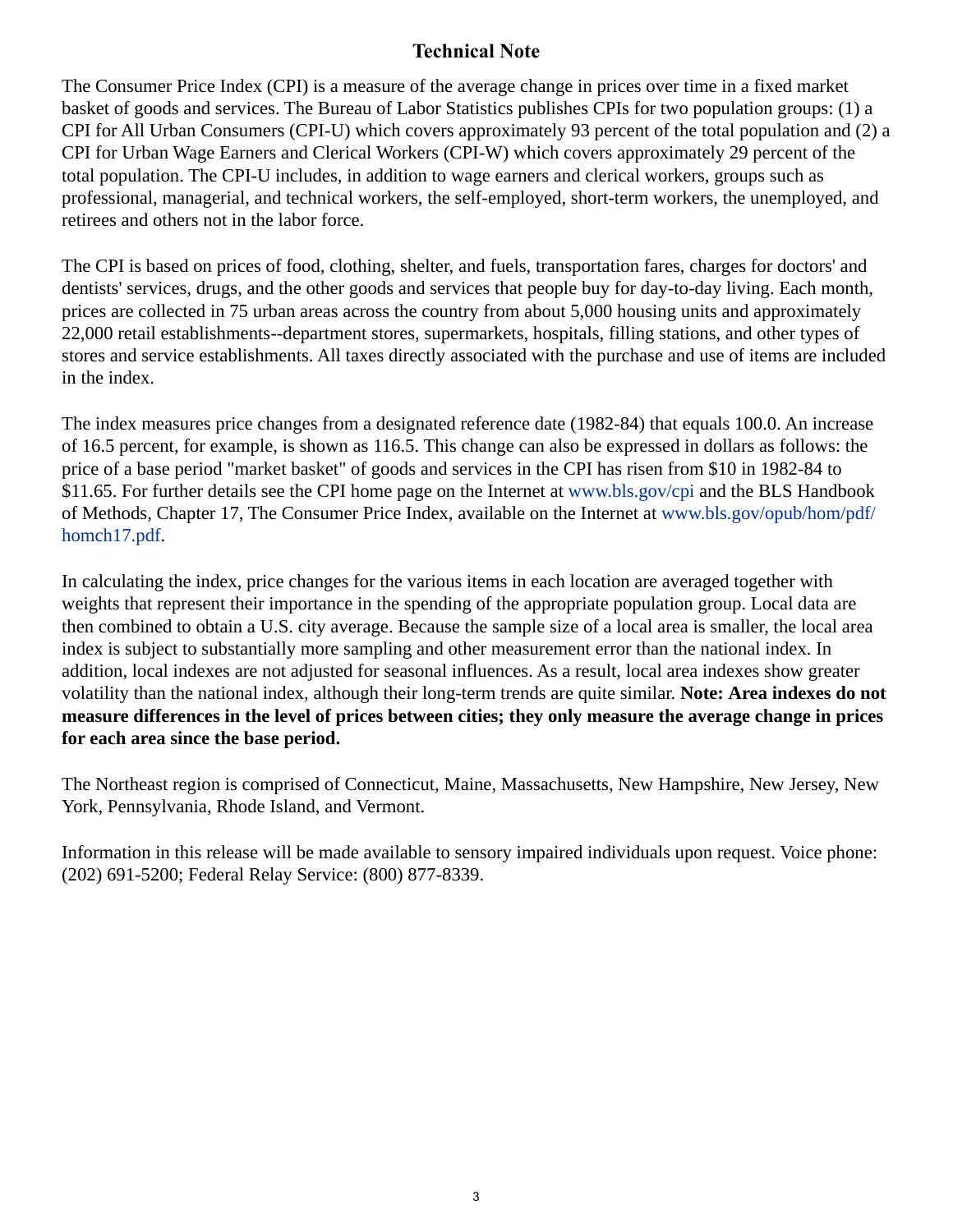## <span id="page-3-0"></span>**Table 1. Consumer Price Index for All Urban Consumers (CPI-U): Indexes and percent changes for selected periods, Northeast Region, (1982-84=100 unless otherwise noted) (not seasonally adjusted)**

|                                                  |                         | Indexes      |              | Percent change from |              |              |              |
|--------------------------------------------------|-------------------------|--------------|--------------|---------------------|--------------|--------------|--------------|
| Expenditure category                             | Historical<br>data      | Aug.<br>2018 | Sep.<br>2018 | Oct.<br>2018        | Oct.<br>2017 | Aug.<br>2018 | Sep.<br>2018 |
|                                                  | ₩                       | 266.425      | 266.709      | 266.464             | 2.3          | 0.0          | $-0.1$       |
| All items (December 1977 = 100)                  | $\overline{\mathbf{v}}$ | 419.537      | 419.984      | 419.600             |              |              |              |
|                                                  | ₩                       | 260.775      | 261.441      | 260.464             | 1.5          | $-0.1$       | $-0.4$       |
|                                                  | ł                       | 261.235      | 261.747      | 260.683             | 1.5          | $-0.2$       | $-0.4$       |
|                                                  | ž                       | 250.062      | 250.733      | 248.743             | 0.7          | $-0.5$       | $-0.8$       |
| Cereals and bakery products                      | š                       | 295.222      | 297.692      | 288.786             |              | $-2.2$       | $-3.0$       |
| Meats, poultry, fish, and eggs                   | š                       | 252.192      | 252.235      | 250.458             |              | $-0.7$       | $-0.7$       |
| Dairy and related products                       | ž                       | 227.518      | 228.371      | 228.682             |              | 0.5          | 0.1          |
| Fruits and vegetables                            | š                       | 314.739      | 314.943      | 313.208             |              | $-0.5$       | $-0.6$       |
| Nonalcoholic beverages and<br>beverage materials | ۸V                      | 173.848      | 174.920      | 174.389             |              | 0.3          | $-0.3$       |
| Other food at home                               | Ť                       | 224.101      | 224.313      | 223.396             |              | $-0.3$       | $-0.4$       |
| Food away from home                              | 交                       | 281.392      | 281.681      | 281.948             | 2.7          | 0.2          | 0.1          |
|                                                  | ۸V                      | 253.746      | 256.285      | 256.375             | 1.2          | 1.0          | 0.0          |
|                                                  | Ñ                       | 284.496      | 284.068      | 283.911             | 2.8          | $-0.2$       | $-0.1$       |
|                                                  | $\overline{\mathbf{v}}$ | 353.180      | 352.325      | 352.035             | 2.6          | $-0.3$       | $-0.1$       |
| Rent of primary residence                        | $\overline{\star}$      | 352.801      | 352.964      | 353.833             | 2.5          | 0.3          | 0.2          |
| Owners' equivalent rent of                       | ŵ٨                      | 363.229      | 363.828      | 364.549             | 2.7          | 0.4          | 0.2          |
| Owners' equivalent rent of primary               | ۸V                      | 362.959      | 363.548      | 364.265             | 2.7          | 0.4          | 0.2          |
|                                                  | ž                       | 228.798      | 228.782      | 227.864             | 5.7          | $-0.4$       | $-0.4$       |
|                                                  | $\overline{\star}$      | 202.826      | 202.909      | 201.897             | 6.3          | $-0.5$       | $-0.5$       |
|                                                  | $\bar{\mathbf{v}}$      | 198.979      | 198.649      | 196.096             | 3.7          | $-1.4$       | $-1.3$       |
|                                                  | ş                       | 206.791      | 206.649      | 204.470             | 4.3          | $-1.1$       | $-1.1$       |
| Utility (piped) gas service                      | ۸Ņ                      | 170.756      | 170.144      | 167.178             | 4.0          | $-2.1$       | $-1.7$       |
| Household furnishings and operations             | ۸V                      | 119.132      | 119.799      | 120.606             | 1.2          | 1.2          | 0.7          |
|                                                  | W٨                      | 128.098      | 133.579      | 134.089             | $-1.4$       | 4.7          | 0.4          |
|                                                  | ₩                       | 209.626      | 208.790      | 208.570             | 3.6          | $-0.5$       | $-0.1$       |
|                                                  | $\overline{\mathbf{v}}$ | 202.941      | 201.641      | 201.181             | 4.1          | $-0.9$       | $-0.2$       |
| New and used motor vehicles(2)                   | Ñ                       | 96.666       | 94.963       | 94.761              | 0.7          | $-2.0$       | $-0.2$       |
|                                                  | ۸Μ                      | 142.147      | 142.888      | 142.613             | $-0.3$       | 0.3          | $-0.2$       |
| New cars and trucks $(2)(3)$                     | ž                       | 98.528       | 99.039       | 98.849              | $-0.2$       | 0.3          | $-0.2$       |
|                                                  | $\overline{\star}$      | 131.954      | 133.164      | 132.918             | 0.3          | 0.7          | $-0.2$       |
| Used cars and trucks                             | $\overline{\mathbf{v}}$ | 147.009      | 140.686      | 141.893             | 0.6          | $-3.5$       | 0.9          |
|                                                  |                         | 250.129      | 250.269      | 248.302             | 12.2         | $-0.7$       | $-0.8$       |
| Gasoline (all types)                             | 초봉추                     | 249.080      | 249.207      | 247.148             | 12.2         | $-0.8$       | $-0.8$       |
| Gasoline, unleaded regular(3)                    |                         | 246.777      | 246.887      | 244.737             | 12.3         | $-0.8$       | $-0.9$       |
| Gasoline, unleaded midgrade(3)(4).               |                         | 262.230      | 262.527      | 260.701             | 12.1         | $-0.6$       | $-0.7$       |
| Gasoline, unleaded premium(3)                    | ۸Ņ                      | 254.421      | 254.650      | 253.383             | 11.0         | $-0.4$       | $-0.5$       |
| Motor vehicle insurance(5)                       | ž                       | 615.044      | 618.684      | 623.094             |              | 1.3          | 0.7          |
|                                                  | ₩                       | 505.303      | 506.476      | 508.049             | 1.9          | 0.5          | 0.3          |
| Medical care commodities                         | $\frac{1}{2}$           | 393.895      | 390.537      | 390.418             | 0.9          | $-0.9$       | 0.0          |
|                                                  |                         | 537.191      | 539.751      | 541.836             | 2.2          | 0.9          | 0.4          |
|                                                  | ۸V                      | 380.306      | 384.604      | 385.673             | 2.0          | 1.4          | 0.3          |
|                                                  | W                       | 123.684      | 124.007      | 123.586             | 0.2          | -0.1         | $-0.3$       |
| Education and communication(2)                   | ۸M                      | 141.673      | 142.428      | 142.199             | 1.5          | 0.4          | $-0.2$       |